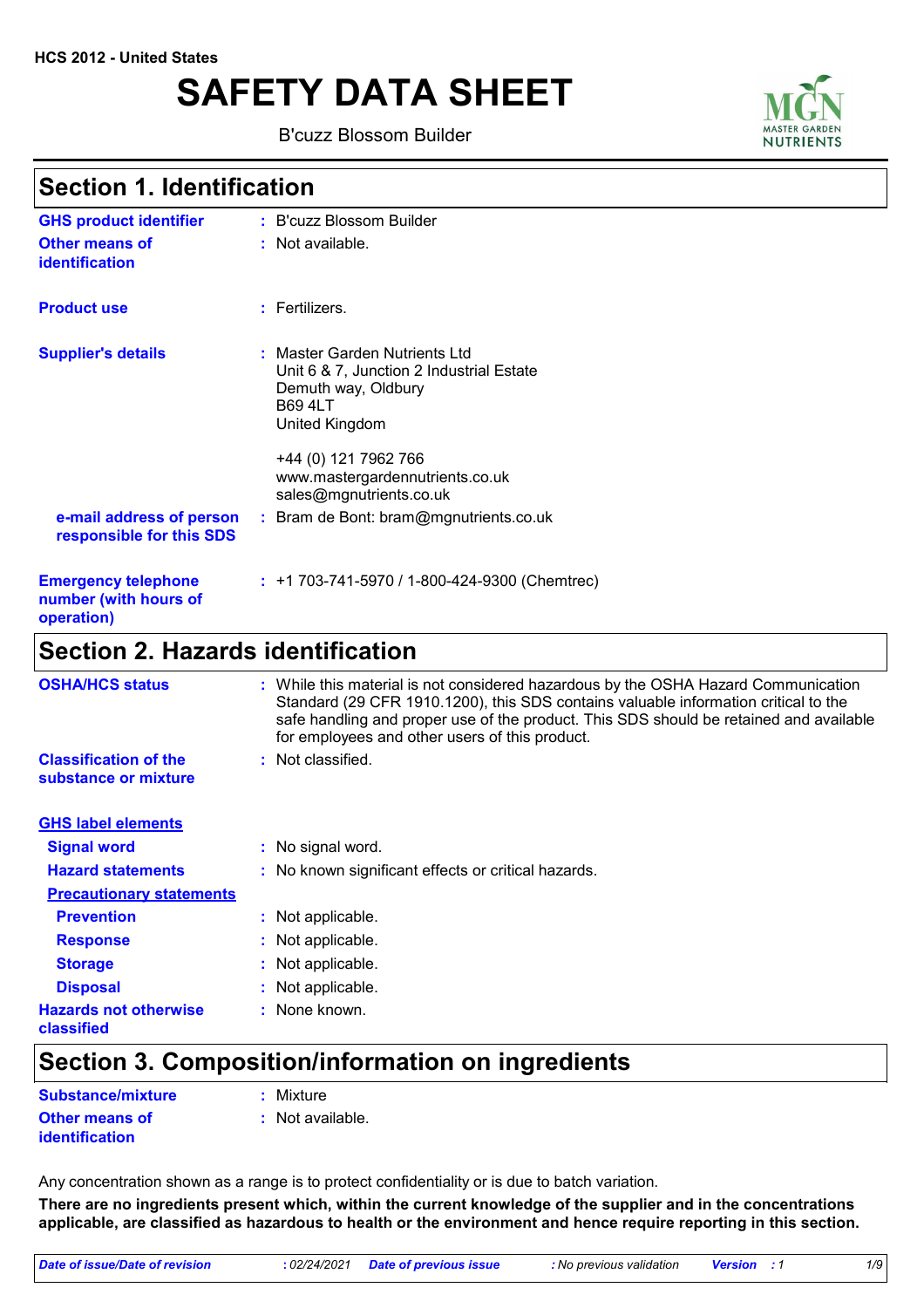# **Section 3. Composition/information on ingredients**

**Occupational exposure limits, if available, are listed in Section 8.**

### **Section 4. First aid measures**

#### **Description of necessary first aid measures**

| Eye contact         | : Immediately flush eyes with plenty of water, occasionally lifting the upper and lower<br>eyelids. Check for and remove any contact lenses. Get medical attention if irritation<br>occurs.                                                                                                                                                            |
|---------------------|--------------------------------------------------------------------------------------------------------------------------------------------------------------------------------------------------------------------------------------------------------------------------------------------------------------------------------------------------------|
| <b>Inhalation</b>   | : Remove victim to fresh air and keep at rest in a position comfortable for breathing. Get<br>medical attention if symptoms occur.                                                                                                                                                                                                                     |
| <b>Skin contact</b> | : Flush contaminated skin with plenty of water. Remove contaminated clothing and<br>shoes. Get medical attention if symptoms occur.                                                                                                                                                                                                                    |
| <b>Ingestion</b>    | : Wash out mouth with water. Remove victim to fresh air and keep at rest in a position<br>comfortable for breathing. If material has been swallowed and the exposed person is<br>conscious, give small quantities of water to drink. Do not induce vomiting unless<br>directed to do so by medical personnel. Get medical attention if symptoms occur. |

#### **Most important symptoms/effects, acute and delayed**

| <b>Potential acute health effects</b> |                                                     |
|---------------------------------------|-----------------------------------------------------|
| Eye contact                           | : No known significant effects or critical hazards. |
| <b>Inhalation</b>                     | : No known significant effects or critical hazards. |
| <b>Skin contact</b>                   | : No known significant effects or critical hazards. |
| <b>Ingestion</b>                      | : No known significant effects or critical hazards. |
| <b>Over-exposure signs/symptoms</b>   |                                                     |
| <b>Eye contact</b>                    | : No specific data.                                 |
| <b>Inhalation</b>                     | : No specific data.                                 |
| <b>Skin contact</b>                   | : No specific data.                                 |
| <b>Ingestion</b>                      | : No specific data.                                 |
|                                       |                                                     |

|                                   | Indication of immediate medical attention and special treatment needed, if necessary                                           |  |
|-----------------------------------|--------------------------------------------------------------------------------------------------------------------------------|--|
| <b>Notes to physician</b>         | : Treat symptomatically. Contact poison treatment specialist immediately if large<br>quantities have been ingested or inhaled. |  |
| <b>Specific treatments</b>        | : No specific treatment.                                                                                                       |  |
| <b>Protection of first-aiders</b> | : No action shall be taken involving any personal risk or without suitable training.                                           |  |

#### **See toxicological information (Section 11)**

# **Section 5. Fire-fighting measures**

| <b>Extinguishing media</b>                             |                                                                                                                                                                                                     |
|--------------------------------------------------------|-----------------------------------------------------------------------------------------------------------------------------------------------------------------------------------------------------|
| <b>Suitable extinguishing</b><br>media                 | : Use dry chemical, $CO2$ , water spray (fog) or foam. Use an extinguishing agent suitable<br>for the surrounding fire.                                                                             |
| <b>Unsuitable extinguishing</b><br>media               | : Do not use water jet.                                                                                                                                                                             |
| <b>Specific hazards arising</b><br>from the chemical   | : In a fire or if heated, a pressure increase will occur and the container may burst.                                                                                                               |
| <b>Hazardous thermal</b><br>decomposition products     | : Decomposition products may include the following materials:<br>phosphorus oxides<br>metal oxide/oxides                                                                                            |
| <b>Special protective actions</b><br>for fire-fighters | : Promptly isolate the scene by removing all persons from the vicinity of the incident if<br>there is a fire. No action shall be taken involving any personal risk or without suitable<br>training. |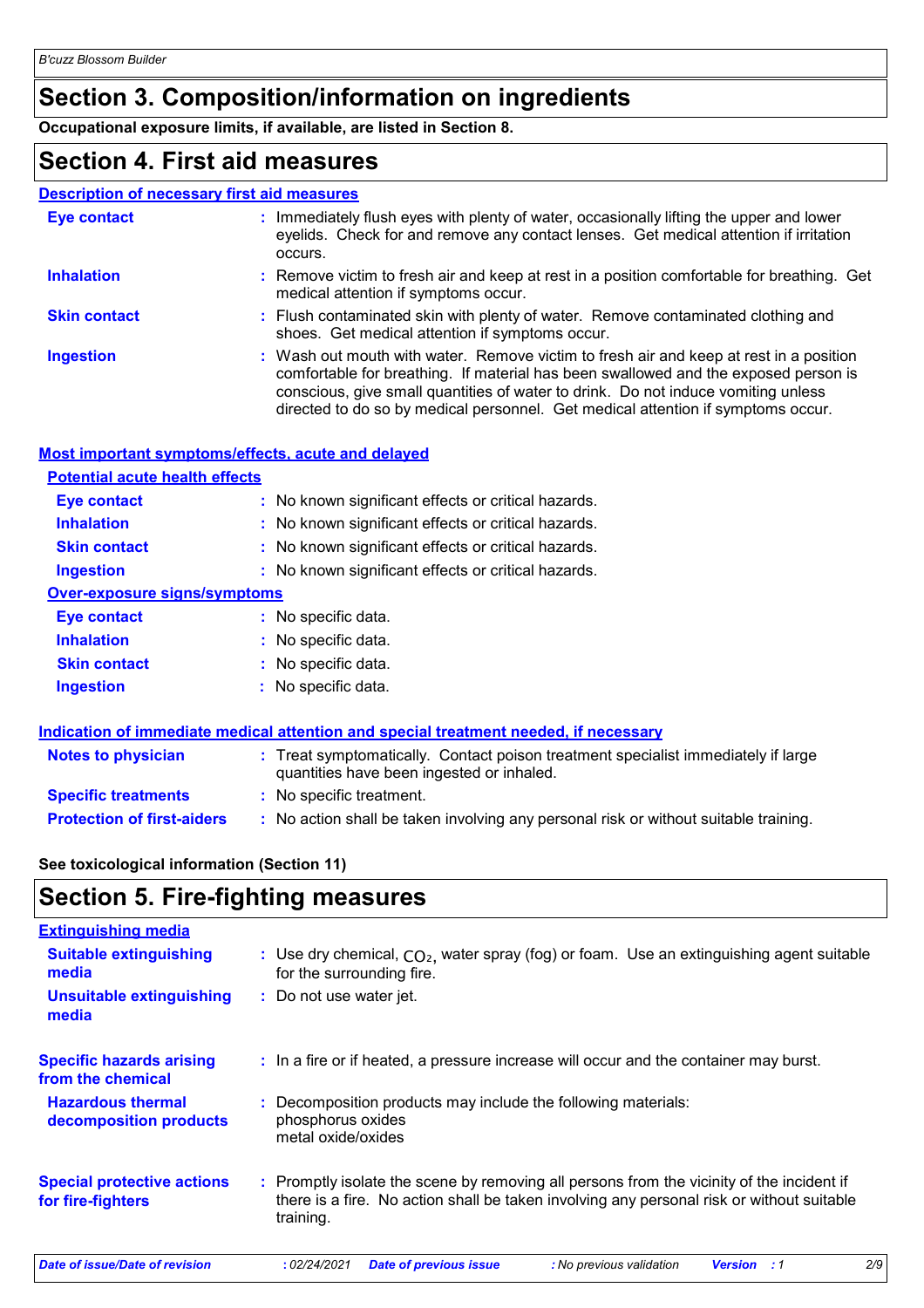# **Section 5. Fire-fighting measures**

| <b>Special protective</b><br>equipment for fire-fighters | : Fire-fighters should wear appropriate protective equipment and self-contained breathing<br>apparatus (SCBA) with a full face-piece operated in positive pressure mode. |
|----------------------------------------------------------|--------------------------------------------------------------------------------------------------------------------------------------------------------------------------|
| <b>Remark (Explosibility)</b>                            | : Not considered to be a product presenting a risk of explosion.                                                                                                         |

### **Section 6. Accidental release measures**

|                                                              | <b>Personal precautions, protective equipment and emergency procedures</b>                                                                                                                                                                                                                                                                                                                                                                                                                                                                                                                 |  |
|--------------------------------------------------------------|--------------------------------------------------------------------------------------------------------------------------------------------------------------------------------------------------------------------------------------------------------------------------------------------------------------------------------------------------------------------------------------------------------------------------------------------------------------------------------------------------------------------------------------------------------------------------------------------|--|
| For non-emergency<br>personnel                               | : No action shall be taken involving any personal risk or without suitable training.<br>Evacuate surrounding areas. Keep unnecessary and unprotected personnel from<br>entering. Do not touch or walk through spilled material. Put on appropriate personal<br>protective equipment.                                                                                                                                                                                                                                                                                                       |  |
| For emergency responders                                     | : If specialized clothing is required to deal with the spillage, take note of any information in<br>Section 8 on suitable and unsuitable materials. See also the information in "For non-<br>emergency personnel".                                                                                                                                                                                                                                                                                                                                                                         |  |
| <b>Environmental precautions</b>                             | : Avoid dispersal of spilled material and runoff and contact with soil, waterways, drains<br>and sewers. Inform the relevant authorities if the product has caused environmental<br>pollution (sewers, waterways, soil or air).                                                                                                                                                                                                                                                                                                                                                            |  |
| <b>Methods and materials for containment and cleaning up</b> |                                                                                                                                                                                                                                                                                                                                                                                                                                                                                                                                                                                            |  |
| <b>Small spill</b>                                           | : Stop leak if without risk. Move containers from spill area. Dilute with water and mop up<br>if water-soluble. Alternatively, or if water-insoluble, absorb with an inert dry material and<br>place in an appropriate waste disposal container. Dispose of via a licensed waste<br>disposal contractor.                                                                                                                                                                                                                                                                                   |  |
| <b>Large spill</b>                                           | : Stop leak if without risk. Move containers from spill area. Prevent entry into sewers,<br>water courses, basements or confined areas. Wash spillages into an effluent treatment<br>plant or proceed as follows. Contain and collect spillage with non-combustible,<br>absorbent material e.g. sand, earth, vermiculite or diatomaceous earth and place in<br>container for disposal according to local regulations (see Section 13). Dispose of via a<br>licensed waste disposal contractor. Note: see Section 1 for emergency contact<br>information and Section 13 for waste disposal. |  |

# **Section 7. Handling and storage**

| <b>Precautions for safe handling</b>                                             |                                                                                                                                                                                                                                                                                                                                                                                                                                                                                                                                                                                  |
|----------------------------------------------------------------------------------|----------------------------------------------------------------------------------------------------------------------------------------------------------------------------------------------------------------------------------------------------------------------------------------------------------------------------------------------------------------------------------------------------------------------------------------------------------------------------------------------------------------------------------------------------------------------------------|
| <b>Protective measures</b>                                                       | : Put on appropriate personal protective equipment (see Section 8).                                                                                                                                                                                                                                                                                                                                                                                                                                                                                                              |
| <b>Advice on general</b><br>occupational hygiene                                 | Eating, drinking and smoking should be prohibited in areas where this material is<br>handled, stored and processed. Workers should wash hands and face before eating,<br>drinking and smoking. Remove contaminated clothing and protective equipment before<br>entering eating areas. See also Section 8 for additional information on hygiene<br>measures.                                                                                                                                                                                                                      |
| <b>Conditions for safe storage,</b><br>including any<br><i>incompatibilities</i> | Store in accordance with local regulations. Store in original container protected from<br>direct sunlight in a dry, cool and well-ventilated area, away from incompatible materials<br>(see Section 10) and food and drink. Keep container tightly closed and sealed until<br>ready for use. Containers that have been opened must be carefully resealed and kept<br>upright to prevent leakage. Do not store in unlabeled containers. Use appropriate<br>containment to avoid environmental contamination. See Section 10 for incompatible<br>materials before handling or use. |

### **Section 8. Exposure controls/personal protection**

| <b>Control parameters</b>                         |                                                                                                         |
|---------------------------------------------------|---------------------------------------------------------------------------------------------------------|
| <b>Occupational exposure limits</b>               |                                                                                                         |
| None.                                             |                                                                                                         |
| <b>Appropriate engineering</b><br><b>controls</b> | : Good general ventilation should be sufficient to control worker exposure to airborne<br>contaminants. |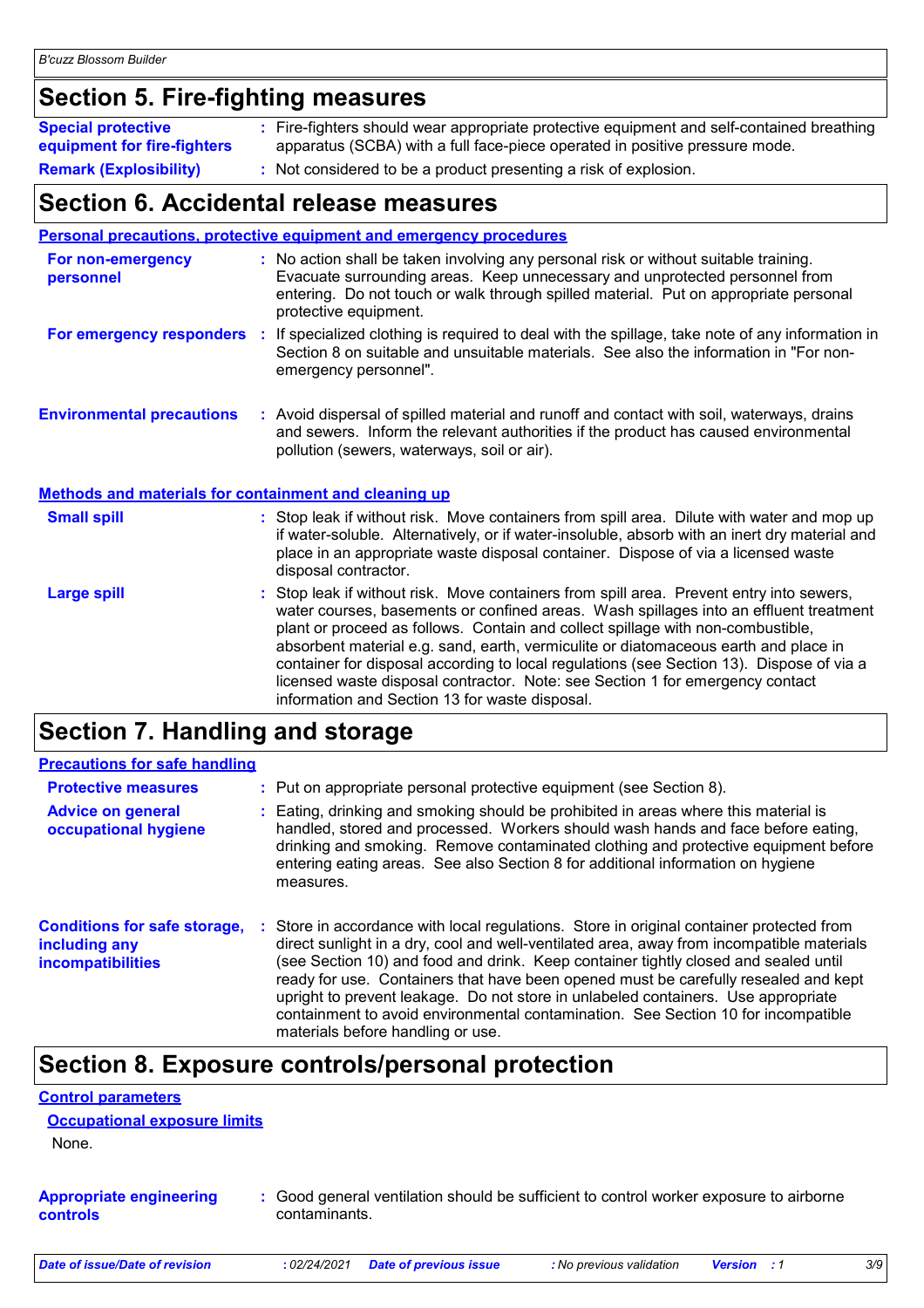# **Section 8. Exposure controls/personal protection**

| <b>Environmental exposure</b><br><b>controls</b> | : Emissions from ventilation or work process equipment should be checked to ensure<br>they comply with the requirements of environmental protection legislation. In some<br>cases, fume scrubbers, filters or engineering modifications to the process equipment<br>will be necessary to reduce emissions to acceptable levels.                                                                                                                                                                                                                                                                                        |
|--------------------------------------------------|------------------------------------------------------------------------------------------------------------------------------------------------------------------------------------------------------------------------------------------------------------------------------------------------------------------------------------------------------------------------------------------------------------------------------------------------------------------------------------------------------------------------------------------------------------------------------------------------------------------------|
| <b>Individual protection measures</b>            |                                                                                                                                                                                                                                                                                                                                                                                                                                                                                                                                                                                                                        |
| <b>Hygiene measures</b>                          | : Wash hands, forearms and face thoroughly after handling chemical products, before<br>eating, smoking and using the lavatory and at the end of the working period.<br>Appropriate techniques should be used to remove potentially contaminated clothing.<br>Wash contaminated clothing before reusing. Ensure that eyewash stations and safety<br>showers are close to the workstation location.                                                                                                                                                                                                                      |
| <b>Eye/face protection</b>                       | Safety eyewear complying with an approved standard should be used when a risk<br>assessment indicates this is necessary to avoid exposure to liquid splashes, mists,<br>gases or dusts. If contact is possible, the following protection should be worn, unless<br>the assessment indicates a higher degree of protection: safety glasses with side-<br>shields.                                                                                                                                                                                                                                                       |
| <b>Skin protection</b>                           |                                                                                                                                                                                                                                                                                                                                                                                                                                                                                                                                                                                                                        |
| <b>Hand protection</b>                           | : Chemical-resistant, impervious gloves complying with an approved standard should be<br>worn at all times when handling chemical products if a risk assessment indicates this is<br>necessary. Considering the parameters specified by the glove manufacturer, check<br>during use that the gloves are still retaining their protective properties. It should be<br>noted that the time to breakthrough for any glove material may be different for different<br>glove manufacturers. In the case of mixtures, consisting of several substances, the<br>protection time of the gloves cannot be accurately estimated. |
| <b>Body protection</b>                           | Personal protective equipment for the body should be selected based on the task being<br>performed and the risks involved and should be approved by a specialist before<br>handling this product.                                                                                                                                                                                                                                                                                                                                                                                                                      |
| <b>Other skin protection</b>                     | : Appropriate footwear and any additional skin protection measures should be selected<br>based on the task being performed and the risks involved and should be approved by a<br>specialist before handling this product.                                                                                                                                                                                                                                                                                                                                                                                              |
| <b>Respiratory protection</b>                    | Based on the hazard and potential for exposure, select a respirator that meets the<br>appropriate standard or certification. Respirators must be used according to a<br>respiratory protection program to ensure proper fitting, training, and other important<br>aspects of use.<br>Recommended: Ensure an MSHA/NIOSH-approved respirator or equivalent is used.                                                                                                                                                                                                                                                      |

### **Section 9. Physical and chemical properties**

| <b>Appearance</b>                               |                            |  |
|-------------------------------------------------|----------------------------|--|
| <b>Physical state</b>                           | : Liquid.                  |  |
| <b>Color</b>                                    | $:$ Brown.                 |  |
| <b>Odor</b>                                     | : Characteristic.          |  |
| <b>Odor threshold</b>                           | : Not available.           |  |
| pH                                              | $: 8 \text{ to } 10.5$     |  |
| <b>Melting point</b>                            | : Not available.           |  |
| <b>Boiling point</b>                            | : Not available.           |  |
| <b>Flash point</b>                              | : Not available.           |  |
| <b>Evaporation rate</b>                         | : Not available.           |  |
| <b>Flammability (solid, gas)</b>                | : Not applicable.          |  |
| Lower and upper explosive<br>(flammable) limits | : Not available.           |  |
| <b>Vapor pressure</b>                           | : Not available.           |  |
| <b>Vapor density</b>                            | : Not available.           |  |
| <b>Relative density</b>                         | $:$ Not available.         |  |
| <b>Density</b>                                  | : $1.37$ g/cm <sup>3</sup> |  |
| <b>Solubility</b>                               | : Not available.           |  |
|                                                 |                            |  |

*Date of issue/Date of revision* **:** *02/24/2021 Date of previous issue : No previous validation Version : 1 4/9*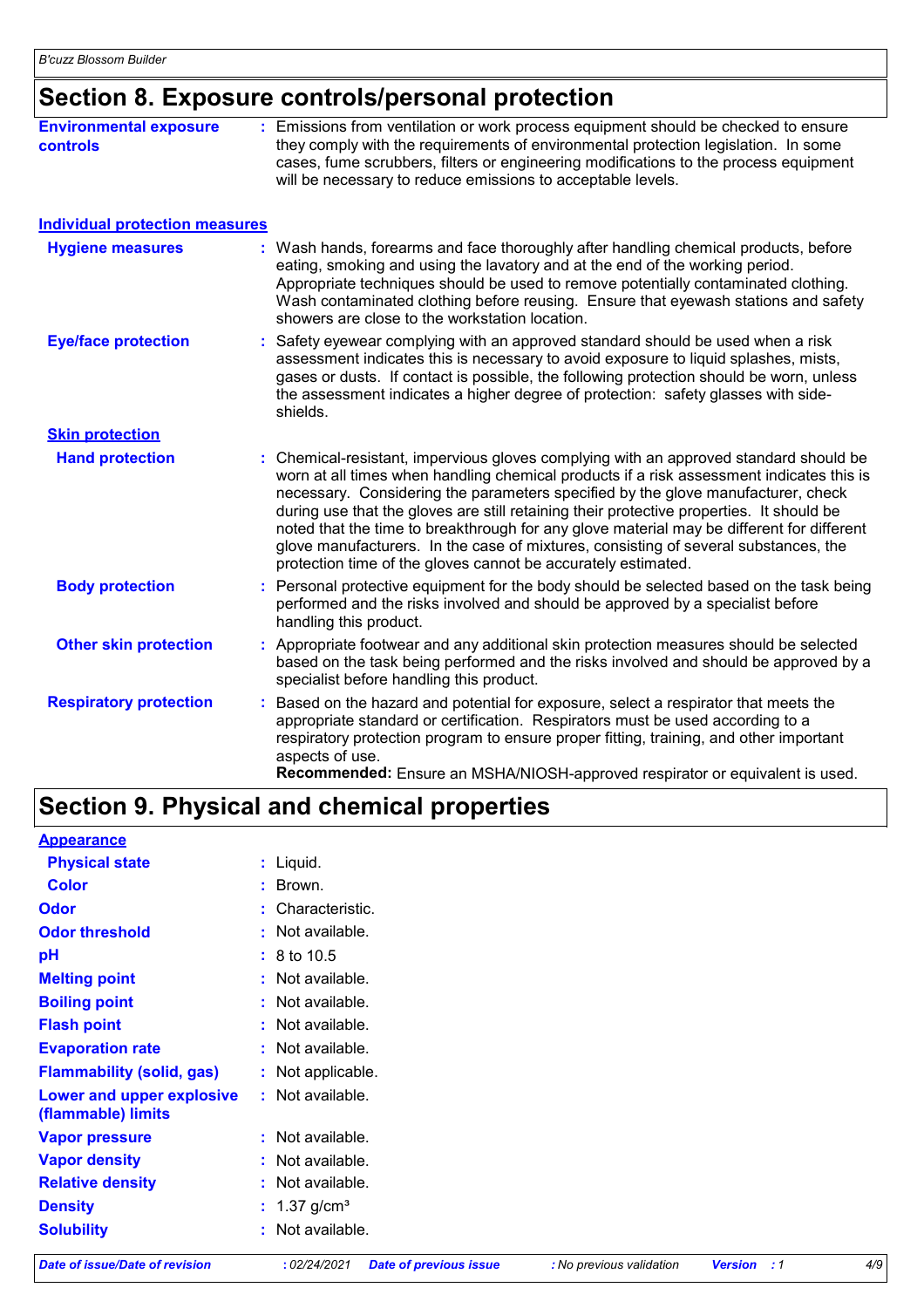# **Section 9. Physical and chemical properties**

| <b>Solubility in water</b>                        | : Not available.                                                 |
|---------------------------------------------------|------------------------------------------------------------------|
| <b>Partition coefficient: n-</b><br>octanol/water | : Not available.                                                 |
| <b>Auto-ignition temperature</b>                  | : Not available.                                                 |
| <b>Decomposition temperature :</b> Not available. |                                                                  |
| <b>Viscosity</b>                                  | : Not available.                                                 |
| <b>Explosive properties</b>                       | : Not considered to be a product presenting a risk of explosion. |

# **Section 10. Stability and reactivity**

| <b>Reactivity</b>                            | : No specific test data related to reactivity available for this product or its ingredients.              |
|----------------------------------------------|-----------------------------------------------------------------------------------------------------------|
| <b>Chemical stability</b>                    | : The product is stable.                                                                                  |
| <b>Possibility of hazardous</b><br>reactions | : Under normal conditions of storage and use, hazardous reactions will not occur.                         |
| <b>Conditions to avoid</b>                   | : Keep away from heat, sparks and flame.                                                                  |
| <b>Incompatible materials</b>                | : No specific data.                                                                                       |
| <b>Hazardous decomposition</b><br>products   | : Under normal conditions of storage and use, hazardous decomposition products should<br>not be produced. |

# **Section 11. Toxicological information**

| <b>Information on toxicological effects</b>               |                                                                                                           |     |
|-----------------------------------------------------------|-----------------------------------------------------------------------------------------------------------|-----|
| <b>Acute toxicity</b>                                     |                                                                                                           |     |
| <b>Conclusion/Summary</b>                                 | : No known significant effects or critical hazards.                                                       |     |
| <b>Irritation/Corrosion</b>                               |                                                                                                           |     |
| <b>Conclusion/Summary</b>                                 | : Not available.                                                                                          |     |
| <b>Sensitization</b>                                      |                                                                                                           |     |
| <b>Conclusion/Summary</b>                                 | : Not available.                                                                                          |     |
| <b>Mutagenicity</b>                                       |                                                                                                           |     |
| <b>Conclusion/Summary</b>                                 | : Not available.                                                                                          |     |
| <b>Carcinogenicity</b>                                    |                                                                                                           |     |
| <b>Conclusion/Summary</b>                                 | : Not available.                                                                                          |     |
| <b>Reproductive toxicity</b>                              |                                                                                                           |     |
| <b>Conclusion/Summary</b>                                 | : Not available.                                                                                          |     |
| <b>Teratogenicity</b>                                     |                                                                                                           |     |
| <b>Conclusion/Summary</b>                                 | : Not available.                                                                                          |     |
| <b>Specific target organ toxicity (single exposure)</b>   |                                                                                                           |     |
| Not available.                                            |                                                                                                           |     |
| <b>Specific target organ toxicity (repeated exposure)</b> |                                                                                                           |     |
| Not available.                                            |                                                                                                           |     |
|                                                           |                                                                                                           |     |
| <b>Aspiration hazard</b>                                  |                                                                                                           |     |
| Not available.                                            |                                                                                                           |     |
|                                                           |                                                                                                           |     |
| <b>Information on the likely</b>                          | : Not available.                                                                                          |     |
| routes of exposure                                        |                                                                                                           |     |
| <b>Potential acute health effects</b>                     |                                                                                                           |     |
| <b>Date of issue/Date of revision</b>                     | : 02/24/2021<br><b>Date of previous issue</b><br>: No previous validation<br><b>Version</b><br>$\cdot$ :1 | 5/9 |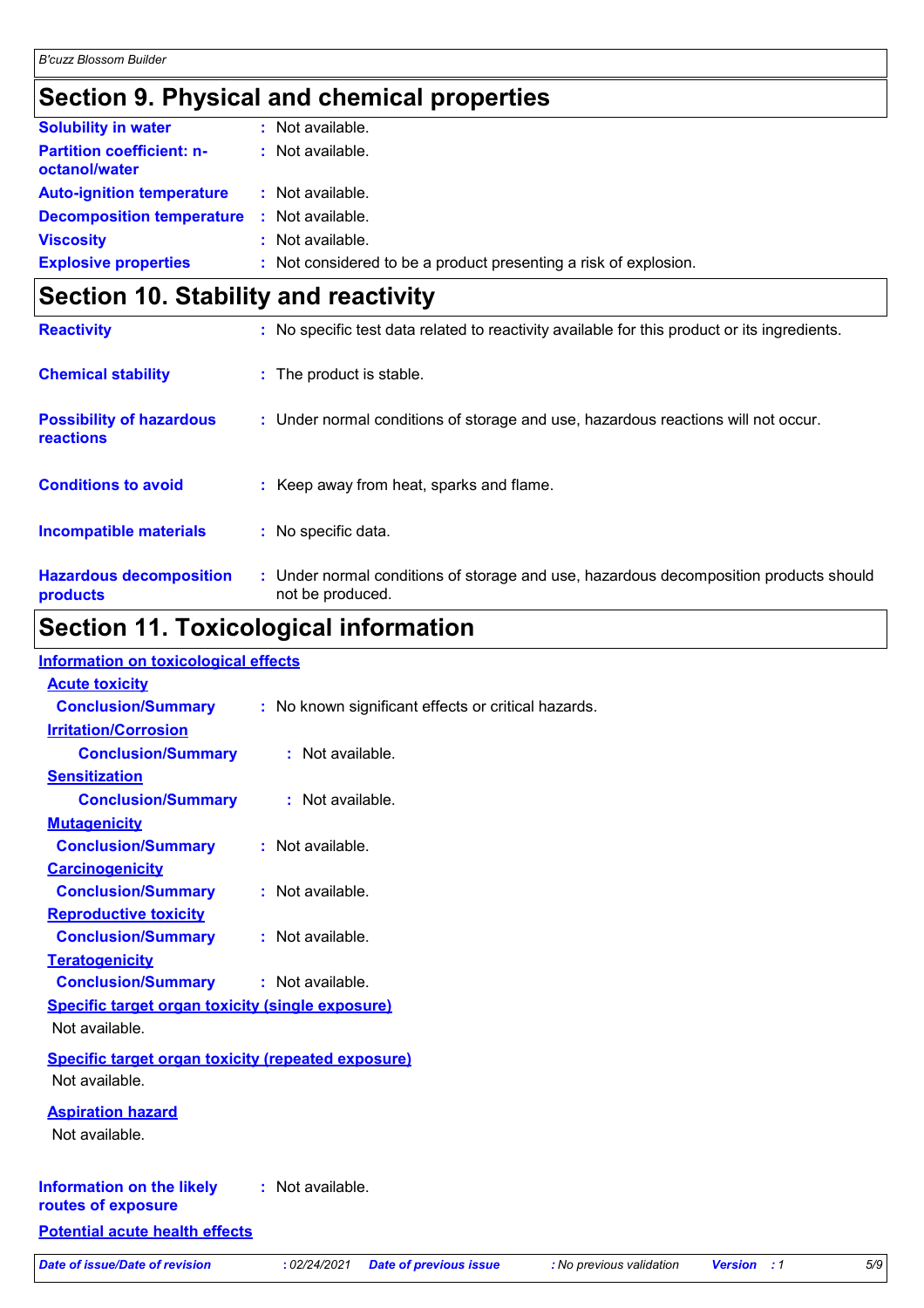# **Section 11. Toxicological information**

| Eye contact                             | : No known significant effects or critical hazards.                                      |
|-----------------------------------------|------------------------------------------------------------------------------------------|
| <b>Inhalation</b>                       | : No known significant effects or critical hazards.                                      |
| <b>Skin contact</b>                     | : No known significant effects or critical hazards.                                      |
| <b>Ingestion</b>                        | : No known significant effects or critical hazards.                                      |
|                                         |                                                                                          |
|                                         | <b>Symptoms related to the physical, chemical and toxicological characteristics</b>      |
| <b>Eye contact</b>                      | : No specific data.                                                                      |
| <b>Inhalation</b>                       | : No specific data.                                                                      |
| <b>Skin contact</b>                     | : No specific data.                                                                      |
| <b>Ingestion</b>                        | : No specific data.                                                                      |
|                                         |                                                                                          |
|                                         | Delayed and immediate effects and also chronic effects from short and long term exposure |
| <b>Short term exposure</b>              |                                                                                          |
| <b>Potential immediate</b><br>effects   | : Not available.                                                                         |
| <b>Potential delayed effects</b>        | : Not available.                                                                         |
| <b>Long term exposure</b>               |                                                                                          |
| <b>Potential immediate</b>              | : Not available.                                                                         |
| effects                                 |                                                                                          |
| <b>Potential delayed effects</b>        | : Not available.                                                                         |
| <b>Potential chronic health effects</b> |                                                                                          |
| Not available.                          |                                                                                          |
| <b>Conclusion/Summary</b>               | : Not available.                                                                         |
| <b>General</b>                          | : No known significant effects or critical hazards.                                      |
| <b>Carcinogenicity</b>                  | : No known significant effects or critical hazards.                                      |
| <b>Mutagenicity</b>                     | : No known significant effects or critical hazards.                                      |
| <b>Reproductive toxicity</b>            | : No known significant effects or critical hazards.                                      |
|                                         |                                                                                          |

#### **Numerical measures of toxicity**

**Acute toxicity estimates** Not available.

**Section 12. Ecological information**

### **Toxicity Conclusion/Summary :** Not available. **Persistence and degradability**

**Conclusion/Summary :** The methods for determining the biological degradability are not applicable to inorganic substances.

### **Mobility :** Not available. **Bioaccumulative potential** Not available. **Soil/water partition coefficient (KOC) :** Not available. **Mobility in soil** *Date of issue/Date of revision* **:** *02/24/2021 Date of previous issue : No previous validation Version : 1 6/9*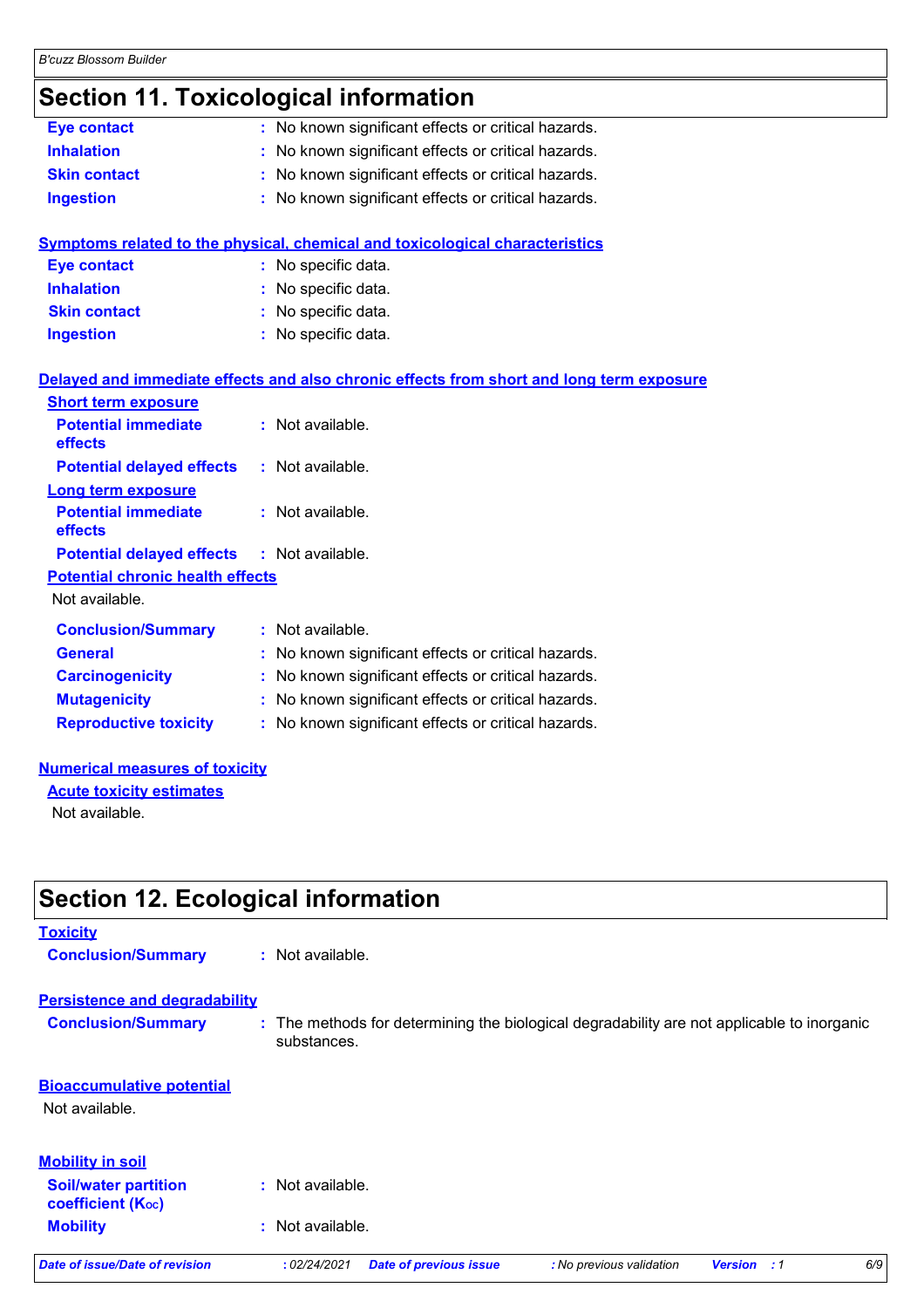# **Section 12. Ecological information**

**Other adverse effects** : No known significant effects or critical hazards.

### **Section 13. Disposal considerations**

The generation of waste should be avoided or minimized wherever possible. Disposal of this product, solutions and any by-products should at all times comply with the requirements of environmental protection and waste disposal legislation and any regional local authority requirements. Dispose of surplus and non-recyclable products via a licensed waste disposal contractor. Waste should not be disposed of untreated to the sewer unless fully compliant with the requirements of all authorities with jurisdiction. Waste packaging should be recycled. Incineration or landfill should only be considered when recycling is not feasible. This material and its container must be disposed of in a safe way. Empty containers or liners may retain some product residues. Avoid dispersal of spilled material and runoff and contact with soil, waterways, drains and sewers. **Disposal methods :**

### **Section 14. Transport information**

|                                      | <b>DOT</b><br><b>Classification</b> | <b>TDG</b><br><b>Classification</b> | <b>Mexico</b><br><b>Classification</b> | <b>ADR/RID</b> | <b>IMDG</b>             | <b>IATA</b>    |
|--------------------------------------|-------------------------------------|-------------------------------------|----------------------------------------|----------------|-------------------------|----------------|
| <b>UN number</b>                     | Not regulated.                      | Not regulated.                      | Not regulated.                         | Not regulated. | Not regulated.          | Not regulated. |
| <b>UN proper</b><br>shipping name    |                                     |                                     |                                        |                |                         |                |
| <b>Transport</b><br>hazard class(es) |                                     |                                     |                                        |                |                         |                |
| <b>Label</b>                         |                                     |                                     |                                        |                |                         |                |
| <b>Packing group</b>                 |                                     |                                     |                                        |                |                         |                |
| Environmental<br>hazards             | No.                                 | No.                                 | No.                                    | No.            | Marine<br>Pollutant: No | No.            |

**Special precautions for user Transport within user's premises:** always transport in closed containers that are **:** upright and secure. Ensure that persons transporting the product know what to do in the event of an accident or spillage.

**Transport in bulk according :** Not applicable. **to IMO instruments**

### **Section 15. Regulatory information**

| <b>U.S. Federal regulations</b>                                                   | : TSCA 8(a) CDR Exempt/Partial exemption: Not determined |
|-----------------------------------------------------------------------------------|----------------------------------------------------------|
| <b>Clean Air Act Section 112</b><br>(b) Hazardous Air<br><b>Pollutants (HAPS)</b> | : Not listed                                             |
| <b>Clean Air Act Section 602</b><br><b>Class I Substances</b>                     | : Not listed                                             |
| <b>Clean Air Act Section 602</b><br><b>Class II Substances</b>                    | : Not listed                                             |

**DEA List I Chemicals** 

**:** Not listed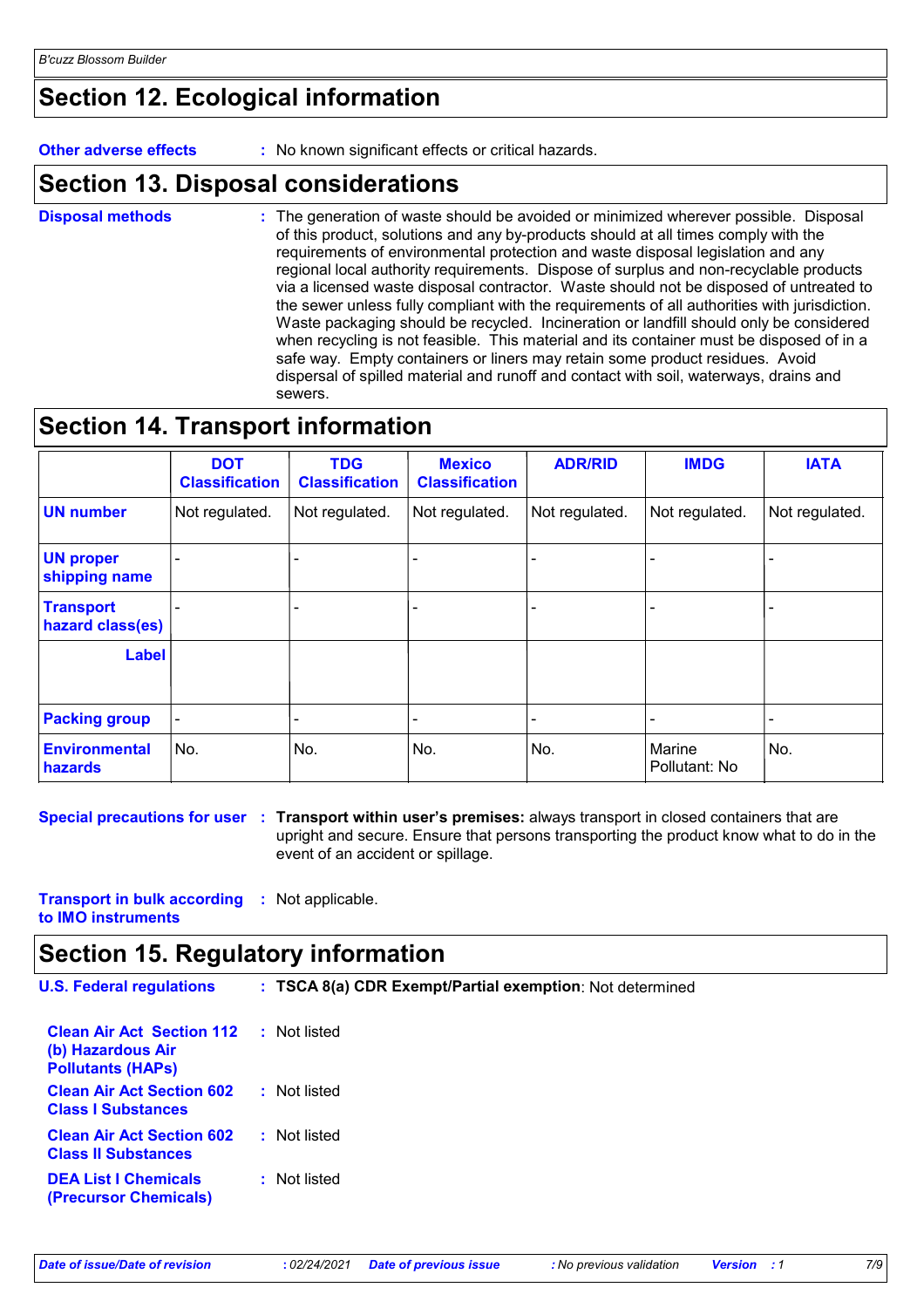### **Section 15. Regulatory information**

| <b>DEA List II Chemicals</b><br><b>(Essential Chemicals)</b> | : Not listed                         |
|--------------------------------------------------------------|--------------------------------------|
| <b>SARA 302/304</b>                                          |                                      |
| <b>Composition/information on ingredients</b>                |                                      |
| No products were found.                                      |                                      |
| <b>SARA 304 RQ</b>                                           | : Not applicable.                    |
| <u>SARA 311/312</u>                                          |                                      |
| <b>Classification</b>                                        | : Not applicable.                    |
| <u>Composition/information on ingredients</u>                |                                      |
| No products were found.                                      |                                      |
|                                                              |                                      |
| <b>State regulations</b>                                     |                                      |
| <b>Massachusetts</b>                                         | : None of the components are listed. |
| <b>New York</b>                                              | None of the components are listed.   |
| <b>New Jersey</b>                                            | None of the components are listed.   |
| <b>Pennsylvania</b>                                          | : None of the components are listed. |
|                                                              |                                      |

**California Prop. 65**

This product does not require a Safe Harbor warning under California Prop. 65.

#### **International regulations**

| <b>Chemical Weapon Convention List Schedules I, II &amp; III Chemicals</b> |  |
|----------------------------------------------------------------------------|--|
| Not listed.                                                                |  |
| <b>Montreal Protocol</b>                                                   |  |

Not listed.

#### **Stockholm Convention on Persistent Organic Pollutants**

Not listed.

#### **Rotterdam Convention on Prior Informed Consent (PIC)**

Not listed.

#### **UNECE Aarhus Protocol on POPs and Heavy Metals**

Not listed.

#### **Inventory list**

- **Canada :** All components are listed or exempted.
- **Europe :** All components are listed or exempted.
- **United States :** All components are active or exempted.

### **Section 16. Other information**

#### **National Fire Protection Association (U.S.A.)**



#### **Procedure used to derive the classification**

|                                           | <b>Classification</b> | <b>Justification</b> |
|-------------------------------------------|-----------------------|----------------------|
| Not classified.                           |                       |                      |
| <b>History</b><br><b>Date of printing</b> | 02/24/2021<br>п.      |                      |
|                                           |                       |                      |